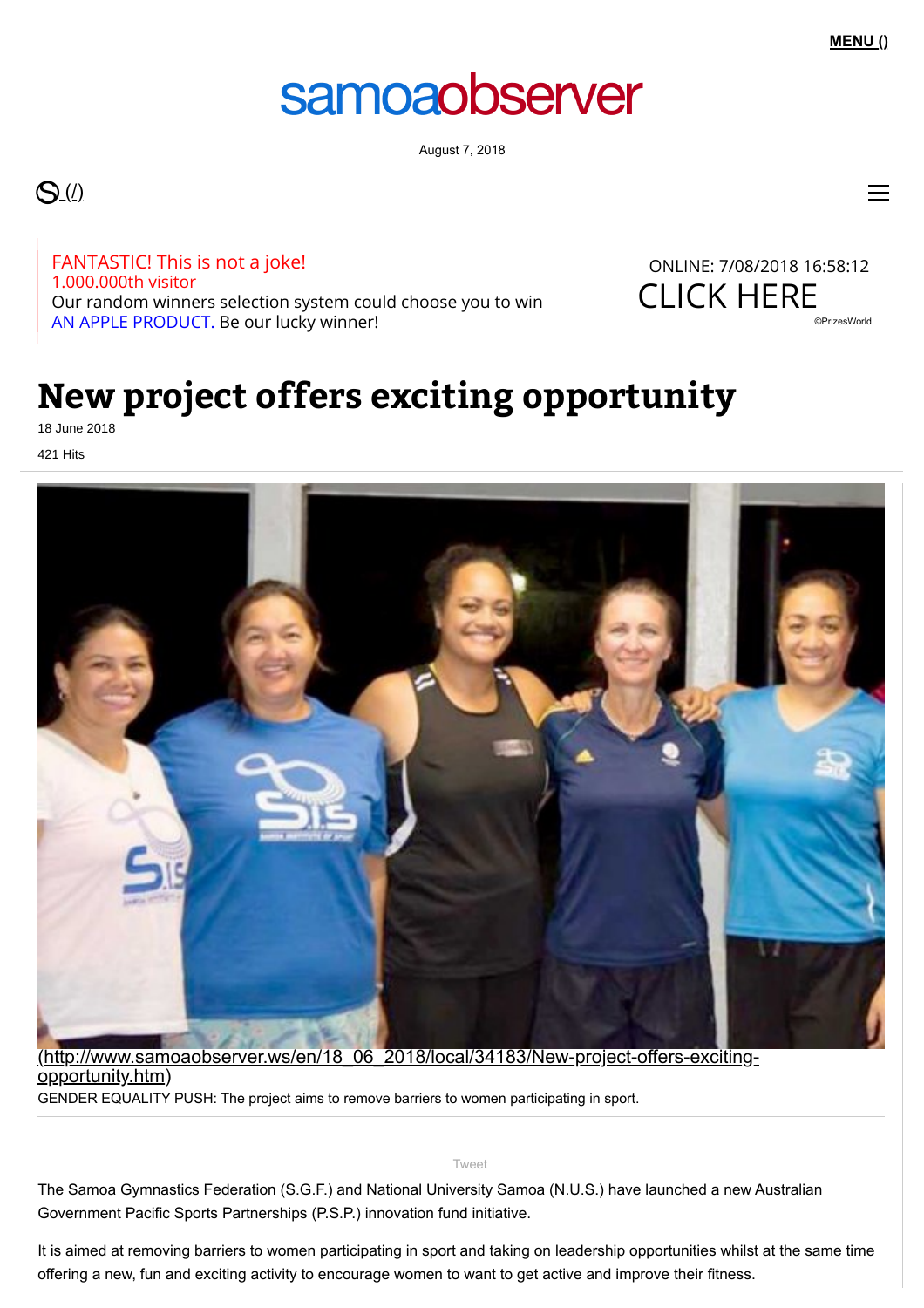UN Women recognises sport as an important vehicle to achieving gender equality.

As such the "Building Leadership Capacity of Women in Sport in Samoa" project will focus on two priority development objectives.

First is to increase and improve leadership opportunities for women to assist in preventing gender-based violence and secondly to increase participation in regular exercise to assist in preventing non-communicable disease (N.C.D.) risk factors.

|  |  |  |  | AdChoices <sup>D</sup> |
|--|--|--|--|------------------------|
|  |  |  |  |                        |

The newly established S.G.F. and N.U.S. will partner with Gymnastics Australia (G.A.) and Victoria University (V.U.) to conduct a series of workshops from today, leading to a Showcase Performance event in September.

Using Aerobic Gymnastics as a conduit, experts from Australia will work with Samoan women with the goal to empower them as leaders in sport and other aspects of their lives.

Mentoring will be provided to participants in the period immediately following the initial training, aimed at achieving the goals of their individual action plans, providing the support they need in order to reach their own versions of empowerment.

To identify successes, learnings, opportunities and empowerment gained as a result of the activities, V.U. will compare a series of baseline and post event interviews.

The evaluation will be led by Associate Professor Clare Hanlon, who is recognised for her research expertise in building community capacity to encourage girls and women as leaders and participants in sport.

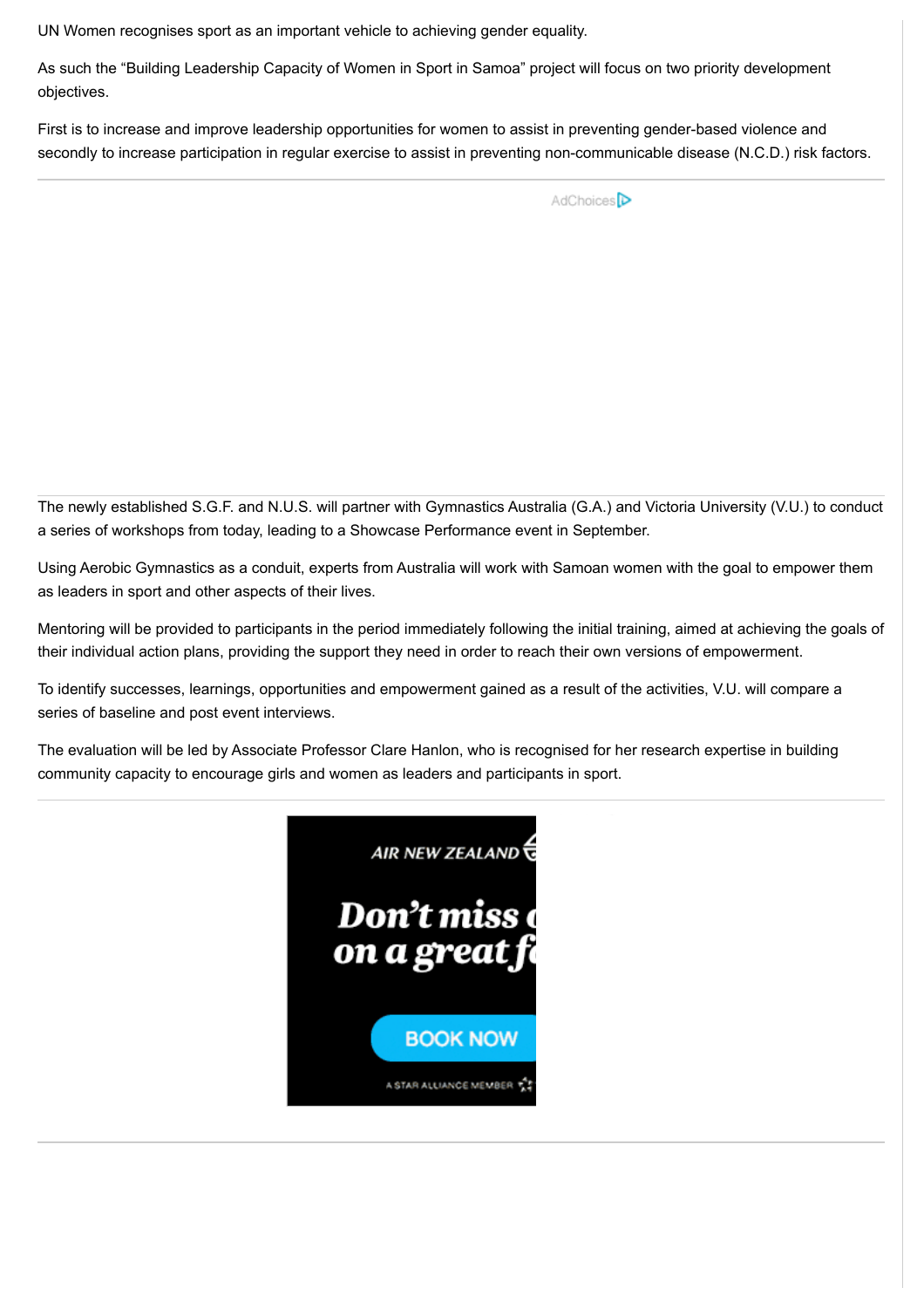| 0 Comments             |                    | <b>Samoa Observer</b>  |                                                                                                                      | $\blacksquare$ Login $\blacktriangledown$ |
|------------------------|--------------------|------------------------|----------------------------------------------------------------------------------------------------------------------|-------------------------------------------|
| $\heartsuit$ Recommend |                    | <b>【2 Share</b>        |                                                                                                                      | Sort by Best ~                            |
|                        |                    | Start the discussion   |                                                                                                                      |                                           |
|                        | <b>LOG IN WITH</b> |                        | OR SIGN UP WITH DISQUS ?                                                                                             |                                           |
|                        |                    |                        | Name                                                                                                                 |                                           |
|                        |                    |                        |                                                                                                                      |                                           |
|                        |                    |                        | Be the first to comment.                                                                                             |                                           |
|                        |                    |                        | $\boxtimes$ Subscribe $\Box$ Add Disqus to your siteAdd DisqusAdd $\Box$ Disqus' Privacy PolicyPrivacy PolicyPrivacy |                                           |
|                        |                    | <b>HD Channels</b>     | Melbourne: New 'Super' Antenna Picks Up Over 50                                                                      |                                           |
|                        |                    |                        | This Device Allows You To Watch Virtually Anything For Free                                                          |                                           |
|                        |                    | <b>Learn More</b>      |                                                                                                                      |                                           |
|                        |                    | Sponsored by SkyLinkTV |                                                                                                                      |                                           |
|                        |                    |                        |                                                                                                                      | Report ad                                 |

|  |  | More in Local |
|--|--|---------------|
|--|--|---------------|

378 Hits

[David Nicholson: A man for the Pacific \(/en/07\\_08\\_2018/local/35724/David-Nicholson-A-man-for-the-Pacific.htm\)](http://www.samoaobserver.ws/en/07_08_2018/local/35724/David-Nicholson-A-man-for-the-Pacific.htm)

279 Hits

[What is our destination, P.M. asks at Salvation Army launch \(/en/07\\_08\\_2018/local/35716/What-is-our-destination-PM-asks-at-](http://www.samoaobserver.ws/en/07_08_2018/local/35716/What-is-our-destination-PM-asks-at-Salvation-Army-launch.htm)Salvation-Army-launch.htm)

423 Hits

[Govt. owes \\$29.6 million in domestic loans \(/en/07\\_08\\_2018/local/35713/Govt-owes-\\$296-million-in-domestic-loans.htm\)](http://www.samoaobserver.ws/en/07_08_2018/local/35713/Govt-owes-$296-million-in-domestic-loans.htm)

84 Hits

[Agreement culmination of hard work \(/en/07\\_08\\_2018/local/35712/Agreement-culmination-of-hard-work.htm\)](http://www.samoaobserver.ws/en/07_08_2018/local/35712/Agreement-culmination-of-hard-work.htm)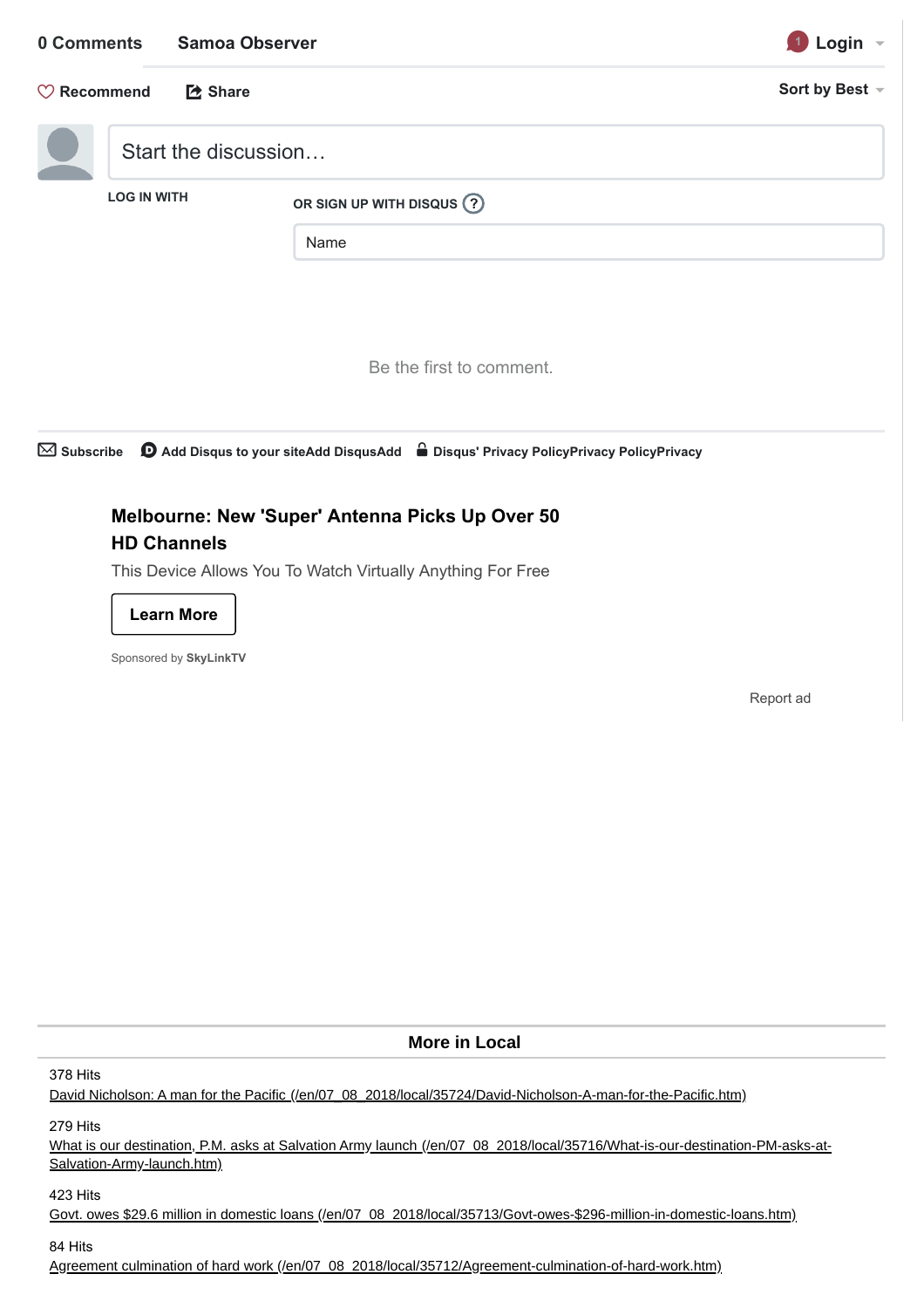#### 8/7/2018 News project of exciting opportunity in Samoa Observer Latest breaking news articles, photos, photos, photos, photos, photos, reviews, analysis, reviews, analysis, opini… in the contract of exciting  $\alpha$ 165 Hits

[Savai'i Tourism elects President, Association eyes on Miss Samoa \(/en/07\\_08\\_2018/local/35711/Savai'i-Tourism-elects-President-](http://www.samoaobserver.ws/en/07_08_2018/local/35711/Savai%E2%80%99i-Tourism-elects-President-Association-eyes-on-Miss-Samoa.htm)Association-eyes-on-Miss-Samoa.htm)

#### **Latest News**

#### 78 Hits

[Touch tournament in village a success \(/en/07\\_08\\_2018/sport/35725/Touch-tournament-in-village-a-success.htm\)](http://www.samoaobserver.ws/en/07_08_2018/sport/35725/Touch-tournament-in-village-a-success.htm)

378 Hits

[David Nicholson: A man for the Pacific \(/en/07\\_08\\_2018/local/35724/David-Nicholson-A-man-for-the-Pacific.htm\)](http://www.samoaobserver.ws/en/07_08_2018/local/35724/David-Nicholson-A-man-for-the-Pacific.htm)

279 Hits

[What is our destination, P.M. asks at Salvation Army launch \(/en/07\\_08\\_2018/local/35716/What-is-our-destination-PM-asks-at-](http://www.samoaobserver.ws/en/07_08_2018/local/35716/What-is-our-destination-PM-asks-at-Salvation-Army-launch.htm)Salvation-Army-launch.htm)

423 Hits

[Govt. owes \\$29.6 million in domestic loans \(/en/07\\_08\\_2018/local/35713/Govt-owes-\\$296-million-in-domestic-loans.htm\)](http://www.samoaobserver.ws/en/07_08_2018/local/35713/Govt-owes-$296-million-in-domestic-loans.htm)

#### **Most Read**

#### 9790 Hits

['Incredibles 2' crushes animation record with \\$180 million \(/en/18\\_06\\_2018/entertainment/34166/'Incredibles-2'-crushes-animation](http://www.samoaobserver.ws/en/18_06_2018/entertainment/34166/)record-with-\$180-million.htm)

5400 Hits

[Brazilians disappointed after 1-1 tie at World Cup \(/en/18\\_06\\_2018/sport/34177/Brazilians-disappointed-after-1-1-tie-at-World-](http://www.samoaobserver.ws/en/18_06_2018/sport/34177/Brazilians-disappointed-after-1-1-tie-at-World-Cup.htm)Cup.htm)

#### 4674 Hits

[France beats England 33-25 to win 1st U20 world rugby crown \(/en/18\\_06\\_2018/rugby/34160/France-beats-England-33-25-to-win-](http://www.samoaobserver.ws/en/18_06_2018/rugby/34160/France-beats-England-33-25-to-win-1st-U20-world-rugby-crown.htm)1st-U20-world-rugby-crown.htm)

4574 Hits

[A 'milestone' World Cup win kicks off celebration for Mexico \(/en/18\\_06\\_2018/sport/34178/A-'milestone'-World-Cup-win-kicks-off](http://www.samoaobserver.ws/en/18_06_2018/sport/34178/A-)celebration-for-Mexico.htm)

4277 Hits

[Australian sailors, soldiers share knowledge with Samoa \(/en/18\\_06\\_2018/local/34168/Australian-sailors-soldiers-share-knowledge](http://www.samoaobserver.ws/en/18_06_2018/local/34168/Australian-sailors-soldiers-share-knowledge-with-Samoa.htm)with-Samoa.htm)